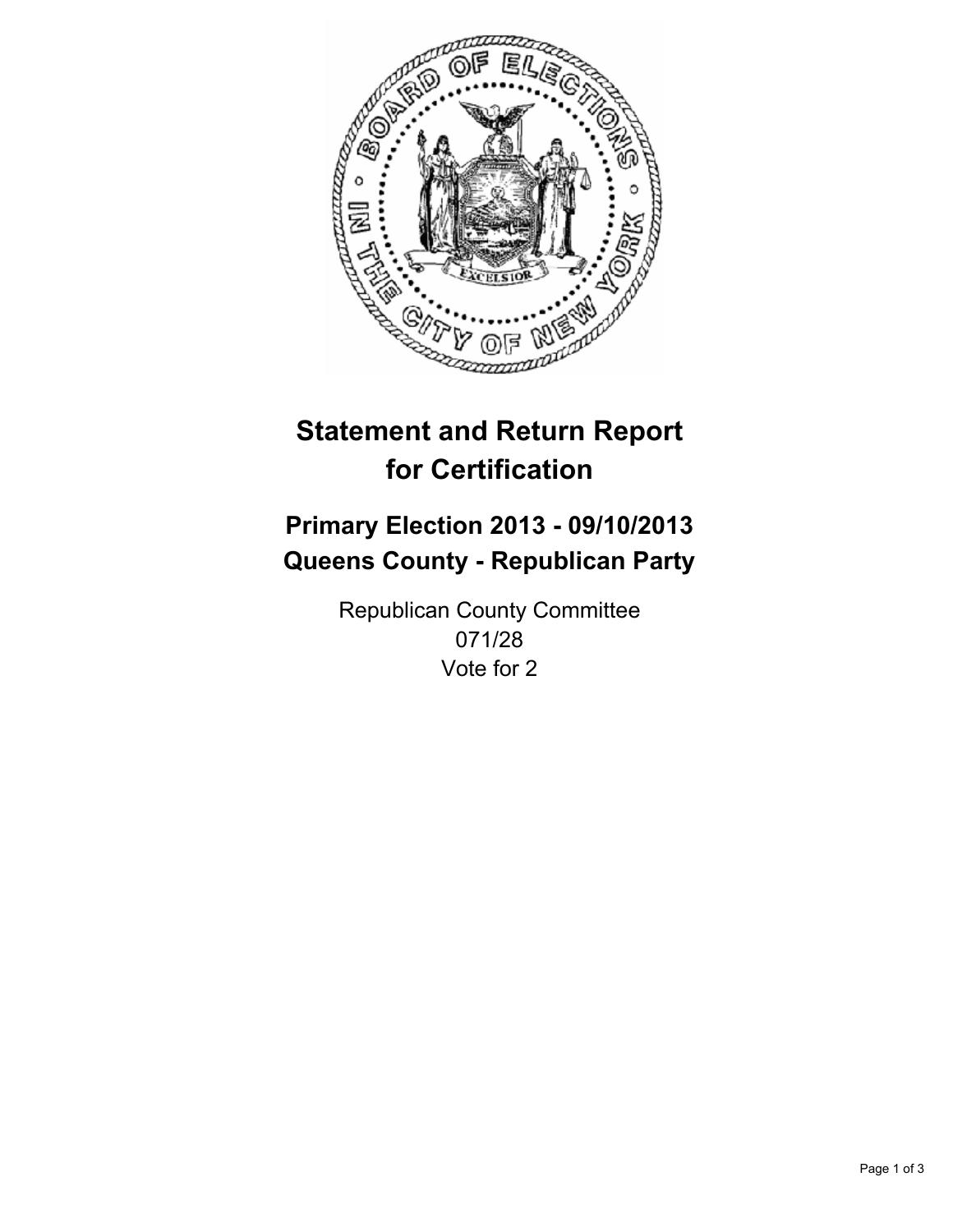

### **Assembly District 28**

| <b>EMERGENCY</b>         | 0   |
|--------------------------|-----|
| ABSENTEE/MILITARY        |     |
| <b>FEDERAL</b>           | 0   |
| SPECIAL PRESIDENTIAL     | 0   |
| <b>AFFIDAVIT</b>         | 0   |
| DOUGLAS WIDDOWS          | 23  |
| ROBERT F. SKARETKA       | 21  |
| PETER GIFFEN             | 31  |
| <b>MATTHEW M. GORTON</b> | 36  |
| <b>Total Votes</b>       | 111 |